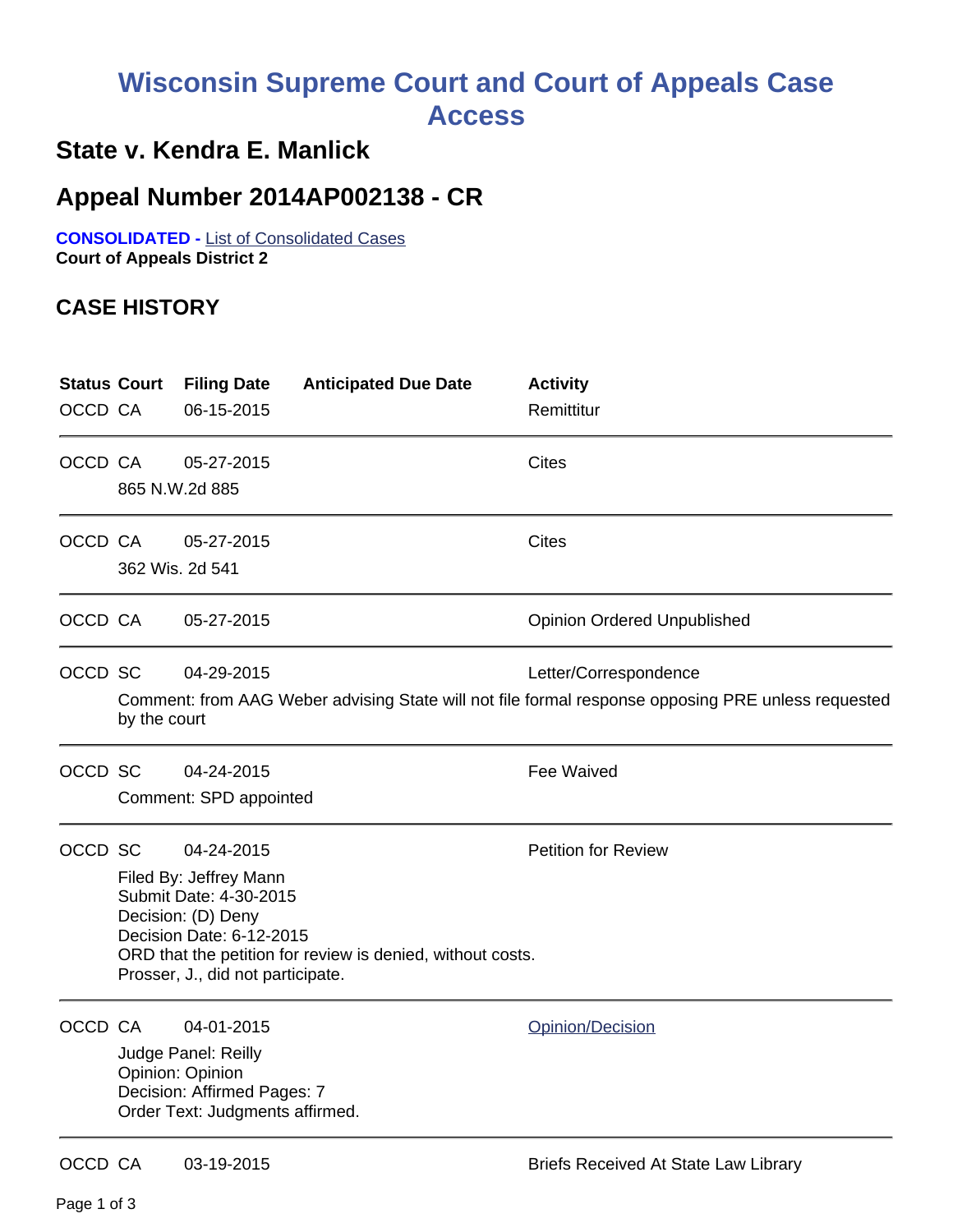| OCCD CA |                                                                                                                                                                                                                                                                                                                                                                                                                                                    | 02-27-2015                                                                                                                                                             | Submitted on Briefs                                       |  |  |  |
|---------|----------------------------------------------------------------------------------------------------------------------------------------------------------------------------------------------------------------------------------------------------------------------------------------------------------------------------------------------------------------------------------------------------------------------------------------------------|------------------------------------------------------------------------------------------------------------------------------------------------------------------------|-----------------------------------------------------------|--|--|--|
| OCCD CA |                                                                                                                                                                                                                                                                                                                                                                                                                                                    | 02-26-2015                                                                                                                                                             | Record and Briefs Sent to District 2                      |  |  |  |
| OCCD CA |                                                                                                                                                                                                                                                                                                                                                                                                                                                    | 02-24-2015                                                                                                                                                             | <b>Reply Brief</b><br><b>Reply Brief</b>                  |  |  |  |
|         | Filed By: Jeffrey Mann                                                                                                                                                                                                                                                                                                                                                                                                                             |                                                                                                                                                                        |                                                           |  |  |  |
| OCCD CA |                                                                                                                                                                                                                                                                                                                                                                                                                                                    | 02-09-2015                                                                                                                                                             | Brief of Respondent(s)<br><b>Brief of Respondent</b>      |  |  |  |
|         |                                                                                                                                                                                                                                                                                                                                                                                                                                                    | Filed By: Douglas Edelstein                                                                                                                                            |                                                           |  |  |  |
| OCCD CA |                                                                                                                                                                                                                                                                                                                                                                                                                                                    | 02-06-2015<br>Comment: ADA Doug Edelstein for State per call indicating need to efile BRS                                                                              | <b>Attorney Change</b>                                    |  |  |  |
| OCCD CA | 01-13-2015<br><b>Rejected Electronic Document</b><br>Comment: Brief of Appellant; This efile is rejected because one of the consolidated appeal numbers is<br>missing from the cover. Please add 2014AP2138-CR to the cover and efile a corrected brief, in its<br>entirety. The paper briefs have been corrected by Clerk's Office staff.                                                                                                         |                                                                                                                                                                        |                                                           |  |  |  |
| OCCD CA |                                                                                                                                                                                                                                                                                                                                                                                                                                                    | 01-08-2015                                                                                                                                                             | Brief & Appx of Appellant(s)<br><b>Brief of Appellant</b> |  |  |  |
|         | Filed By: Jeffrey Mann<br>Comment: Please note that the second case number was added to the covers of all the briefs. In a<br>consolidated case, all appropriate case numbers should be listed.                                                                                                                                                                                                                                                    |                                                                                                                                                                        |                                                           |  |  |  |
| OCCD CA |                                                                                                                                                                                                                                                                                                                                                                                                                                                    | 11-24-2014<br>Comment: [2014AP002138, 2014AP002626]                                                                                                                    | <b>Consolidated Case</b>                                  |  |  |  |
| OCCD CA | Motion to Consolidate<br>11-19-2014<br>Filed By: Jeffrey Mann<br>Submit Date: 11-20-2014<br>Decision: (O) Other<br>Decision Date: 11-24-2014<br>ORD that these appeals are consolidated for pursposes of briefing and disposition. Wis. Stat. Rule<br>$809.10(3)$ .<br>FRO that the time to file the appellant's brief is extended to 40 days from the filing of the record in case<br>No. 2014AP2626-CR.<br>Comment: [2014AP002138, 2014AP002626] |                                                                                                                                                                        |                                                           |  |  |  |
| OCCD CA |                                                                                                                                                                                                                                                                                                                                                                                                                                                    | 10-16-2014<br>ORD that the court has jurisdiction of the appeal from the judgment of conviction. The court has no<br>jurisdiction to review the postconviction ruling. | <b>Court Order</b>                                        |  |  |  |

FRO that the time for the circuit court to decide the postconviction motion is extended to 10/31/14. See Wis. Stat. Rule 809.82(2)(a).